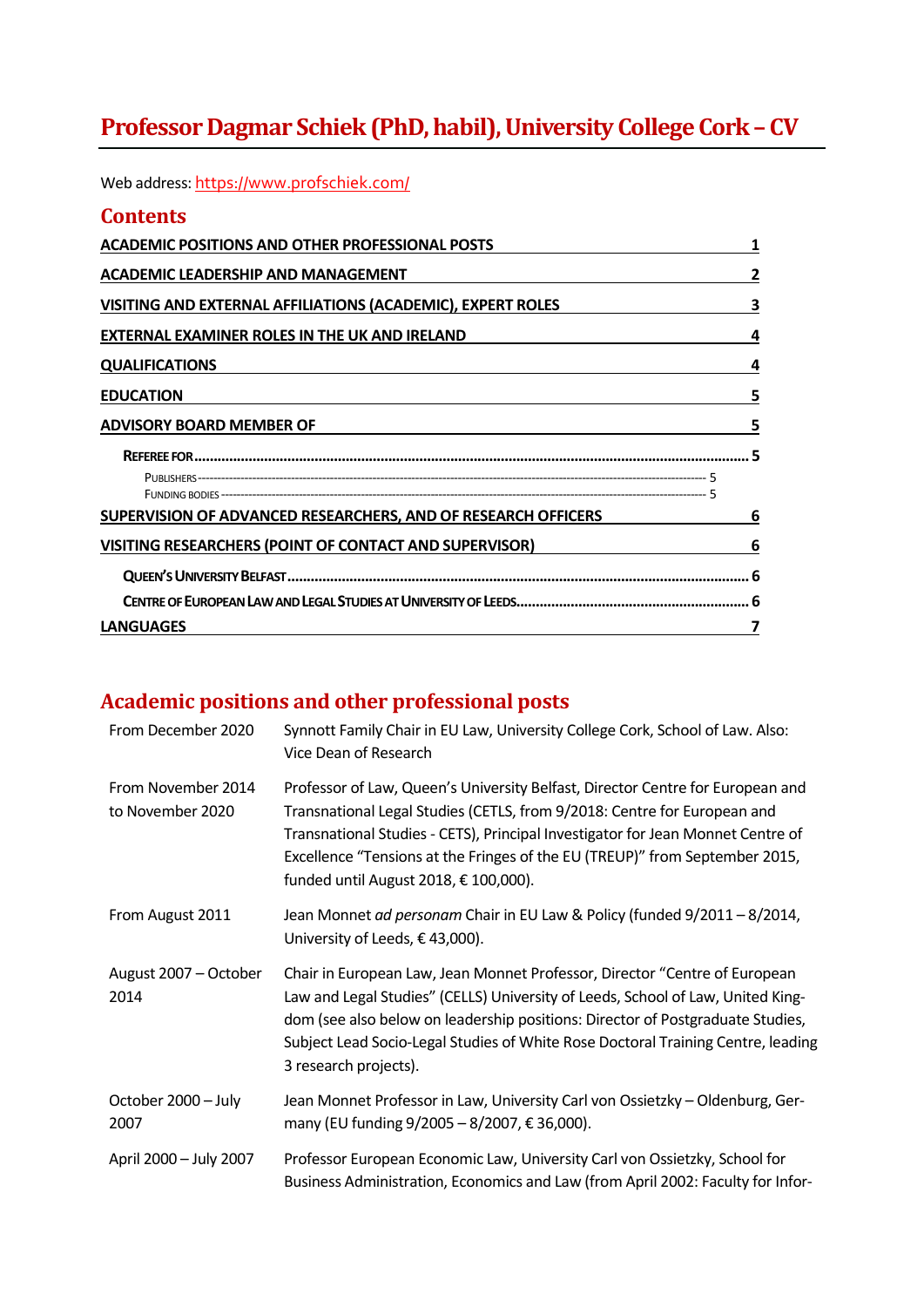mation Science, Economics and Law), Institute for Legal Studies. Some documentation of research activities is available here: https://uol.de/en/law/european-economic-law/research, see also below on leadership positions (Dean of Studies, Director of Hanse Law School).

October 1999 – March 2000 Acting as Professor for European Economic Law, University Carl von Ossietzky, as above.

December 1993 – September 1999 *Wissenschaftliche Assistentin* (Associate Professor) Bremen University, School of Law, Chair Labour and Civil Law (Prof. Dr Wolfgang Däubler), teaching Labour Law and Civil Law at undergraduate level, European Labour Law at postgraduate level (LL.M Eur). Participating in research of Chair, directing own research project leading to "Habilitation".

15 January 1992 – November 1993 Head of Section 'Women and Employment, Deputy Head of the Department "Equality and Women's Affairs" *Hessen Ministry of Women*, Labour and Social Affairs. Executive responsibility for developing labour market programs, equal opportunities in agricultural sectors, and legal positions on violence against women (screening federal legislation). Personal responsibility and equal opportunity legislation for the federal state *Hessen*, preparing policy positions on proposed federal legislation. Supervising 15 members of staff, managing 5,4 Million *Deutsche Mark/* annual funds. If acting as Head of Department (for 6 months during illness of Head) also executive responsibility for policies on family and equal opportunity, policy development around violence against women, women and [higher] education, as well as 12 additional members of staff.

March 1990 – 14 January 1992 Government lawyer on equal opportunity law (gender), Berlin Senate, Department of Women and Labour (initially: Women, Family and Young People). Responsible for drafting state equal opportunity act (enacted autumn 1991), representing the state at administrative level in the "*Bundesrat*", drafting government's positions on federal legislation.

July 1989 – February 1990 Lecturer at Bundeswehruniversität Hamburg (Chair Labour and Civil Law, Professor Harro Plander), lecturing civil law, contributing to chair's research, conducting PhD project

#### **Academic leadership and management**

| From December 2020                   | Vice Dean of Research, University College Cork, School of Law                                                                                                                                                                         |  |
|--------------------------------------|---------------------------------------------------------------------------------------------------------------------------------------------------------------------------------------------------------------------------------------|--|
| From November 2016                   | Member of AHRC Peer Review College.                                                                                                                                                                                                   |  |
| From January 2016                    | Member of ESRC'S Doctoral Training Partnerships (DTPs) Peer Review College.                                                                                                                                                           |  |
| From September 2015<br>- August 2018 | Principal Investigator: Jean Monnet Centre of Excellence "Tensions at the<br>Fringes of the EU - Regaining the Union's Purpose (TREUP)", a collaboration of<br>legal scholars and political scientists at Queen's University Belfast. |  |
| From January 2015                    | Director of Centre for European and Transnational Studies (from 2015-2019:<br>Centre for European and Transnational Legal Studies), School of Law, Queen's<br>University Belfast.                                                     |  |

 $\overline{2}$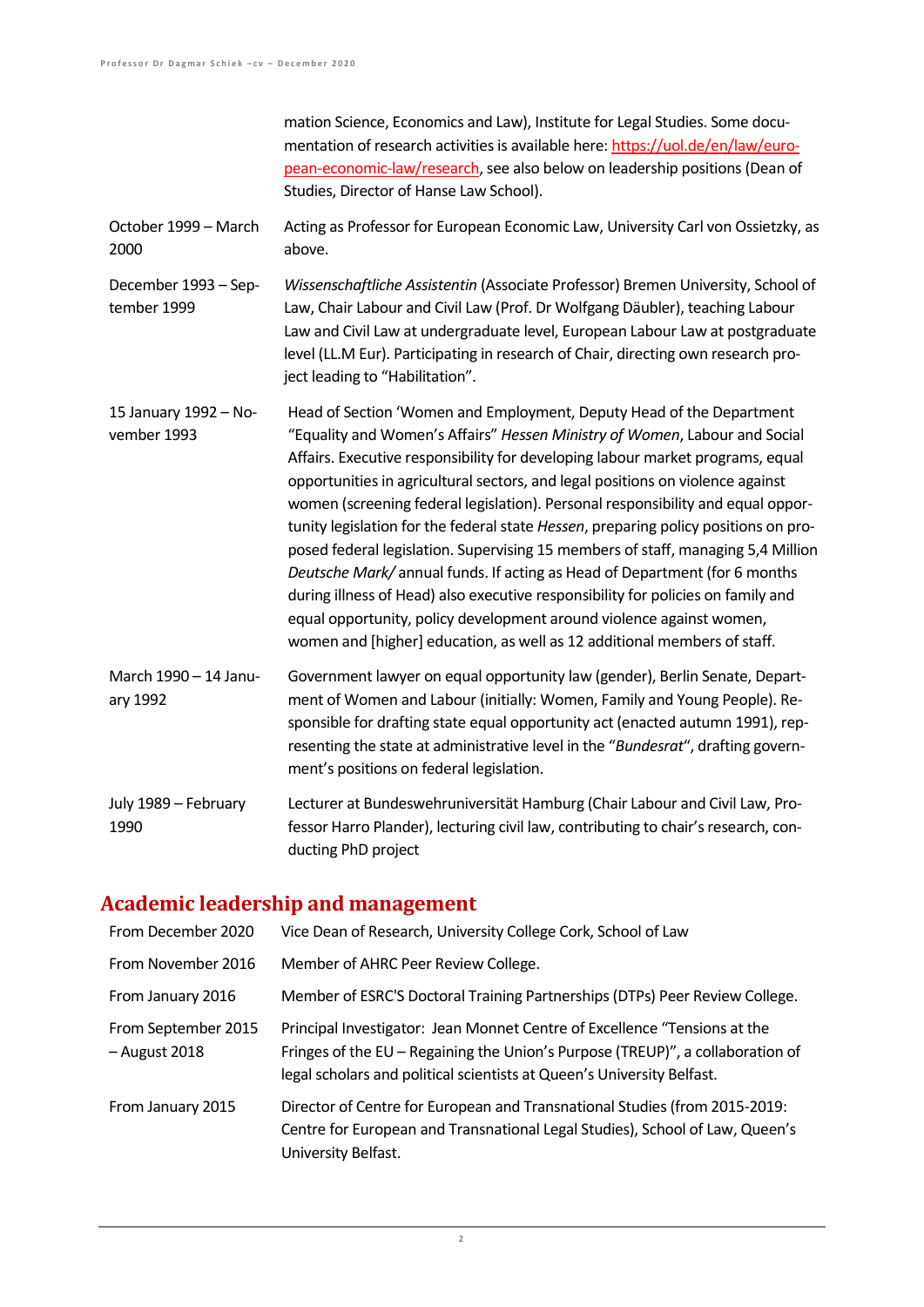| January 2015 - August<br>2016 | Member of Senior Management Board School of Law, Queen's University Belfast<br>(after Faculty restructuring, SMB now has reduced remit and membership).                                                                                                                                                                                                                                                                                                                                                                                                                                                                                                                                                                           |  |
|-------------------------------|-----------------------------------------------------------------------------------------------------------------------------------------------------------------------------------------------------------------------------------------------------------------------------------------------------------------------------------------------------------------------------------------------------------------------------------------------------------------------------------------------------------------------------------------------------------------------------------------------------------------------------------------------------------------------------------------------------------------------------------|--|
| From January 2015             | Member of Research Committee, School of Law, Queen's University Belfast, as<br>well as the subcommittee evaluating publications and developing strategy for<br>the Research Excellence Framework.                                                                                                                                                                                                                                                                                                                                                                                                                                                                                                                                 |  |
| August 2011 - October<br>2014 | Pathway lead socio-legal studies 'White Rose' Doctoral Training Centre in Social<br>Sciences (ESRC funded, Universities Leeds, Sheffield and York).                                                                                                                                                                                                                                                                                                                                                                                                                                                                                                                                                                               |  |
| August 2011 - July<br>2013    | Director of Postgraduate Studies, School of Law, University of Leeds, UK (80 post-<br>graduate researchers at this time).                                                                                                                                                                                                                                                                                                                                                                                                                                                                                                                                                                                                         |  |
| Sept 2007 - July 2013         | Member of the Senior Management Team, School of Law, University of Leeds.                                                                                                                                                                                                                                                                                                                                                                                                                                                                                                                                                                                                                                                         |  |
| Sept 2007 - Oct 2014          | Director of the Centre of European Law and Legal Studies, University of Leeds.                                                                                                                                                                                                                                                                                                                                                                                                                                                                                                                                                                                                                                                    |  |
| April 2005 - March<br>2007    | Dean for study affairs at Faculty of Information Sciences, Economics and Law<br>[Faculty II], University Carl von Ossietzky (Oldenburg, Germany), Member of the<br>Collegiate Dean Team. In German universities this is a major responsibility, head-<br>ing a team of 5. In this particular period, I managed the transition from tradi-<br>tional diploma degrees to Bachelor and Master degrees. In Germany, this re-<br>quires external accreditation, and I led the relevant procedure. I also was a mem-<br>ber of the all-university task force for implementing the new study structure, in-<br>cluding the revision of a number of university regulations.                                                               |  |
| February 2003 - July<br>2007  | Director of the Hanse Law School, University Carl von Ossietzky (Oldenburg), hav-<br>ing acquired financial support for this LL. B / LL.M program for five consecutive<br>years [2002 - 2007] of €350 000 altogether, raised from regional Banking Insti-<br>tutes and other private commercial actors. Hanse Law School is a common pro-<br>gramme by University Carl von Ossietzky with Bremen University and Groningen<br>University (Netherlands), establishing a way to offer a comparative and Euro-<br>pean law degree leading German students into the legal profession without the<br>national-focused state examination (see https://germanlawjour-<br>nal.squarespace.com/volume-10-no-07, written by a HLS Graduate). |  |
| April 2002 - February<br>2003 | Authorised representative for Faculty II of University Carl von Ossietzky (Olden-<br>burg, Germany), for instituting Hanse Law School [seeking adequate funding and<br>leading the accreditation process].                                                                                                                                                                                                                                                                                                                                                                                                                                                                                                                        |  |

# **Visiting and external affiliations (academic), expert roles**

| From October 2020            | Research associate of Erasmus Centre for Economic and Financial Governance<br>(Erasmus University Rotterdam, successor of European Research Centre for Eco-<br>nomic and Financial Governance, see below)        |
|------------------------------|------------------------------------------------------------------------------------------------------------------------------------------------------------------------------------------------------------------|
| June – November 2019         | Providing expertise on Georgia's compliance with the EU Association Agree-<br>ment in the field of employment law (GIZ Contract<br>https://www.giz.de/en/worldwide/359.html)                                     |
| October 2018 – March<br>2019 | Funded guest professorship with European University Viadrina (Frankfurt Oder),<br>Faculty of Law (offering 3 modules on EU Anti-Discrimination Law - one for UG<br>and one for PG students - Brexit and the EU). |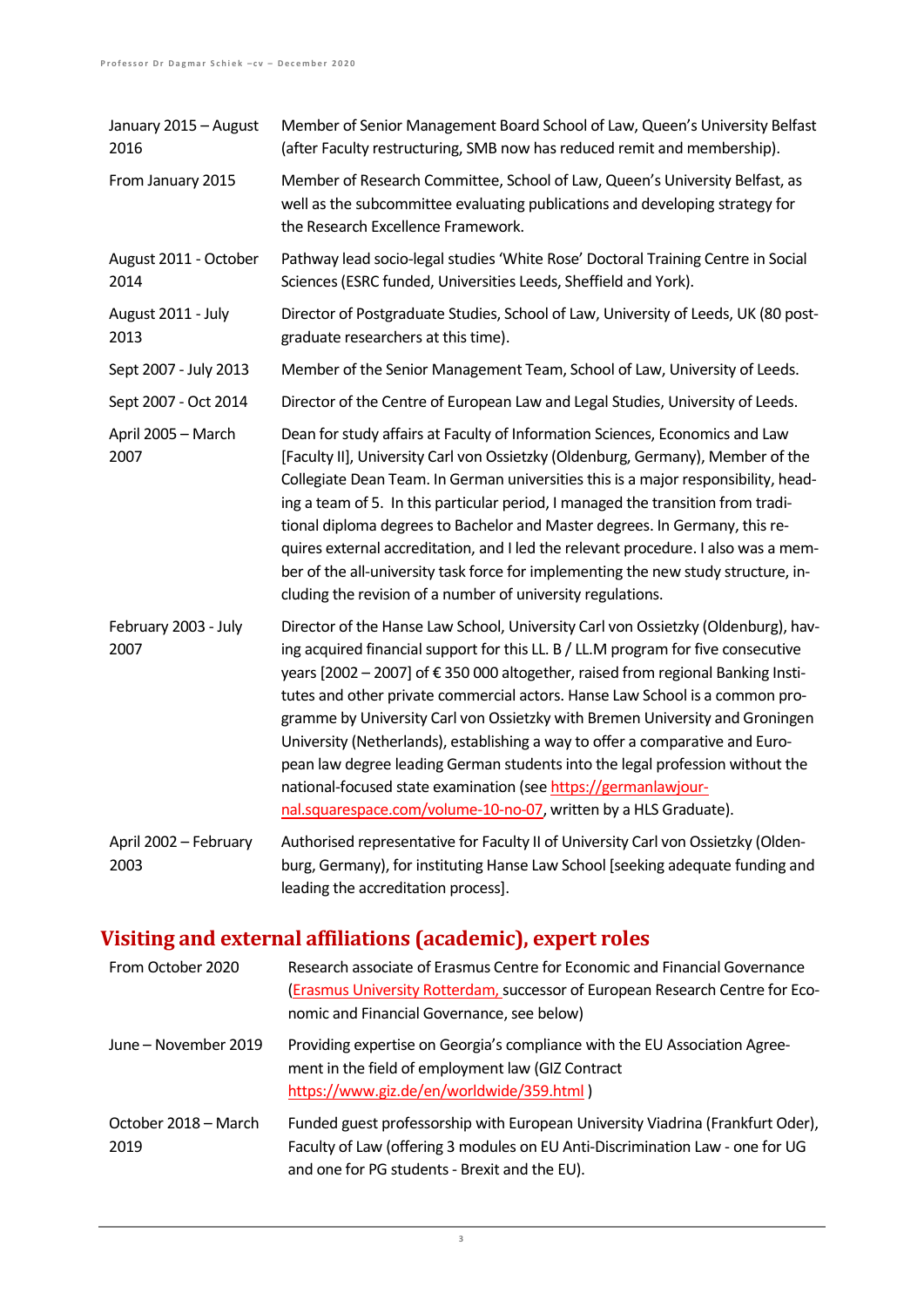| 20 March - 9 April 2016                                     | Visiting professor of the New Zealand National Centre for the Study of Europe,<br>University of Christchurch, Canterbury, New Zealand.                                                     |  |
|-------------------------------------------------------------|--------------------------------------------------------------------------------------------------------------------------------------------------------------------------------------------|--|
| From November 2014                                          | Research Associate des European Research Centre for Economic and Financial<br>Governance (Universities of Rotterdam, Delft and Leiden, The Netherlands).                                   |  |
| August 2010 - June<br>2011, September 2012<br>$-$ June 2013 | International Scholar under the Higher Education Support Program by the Open<br>Society Institute Budapest (working with Kyiv Mohyla Academy Law School -<br>Ukraine).                     |  |
| From March 2009                                             | Regular Visiting Lecturer at the European Academy of Law, Trier (Germany) for<br>seminars aimed at an academic audience (in addition to ongoing lecturing for<br>practitioners)            |  |
| From February 2007                                          | Senior Researcher at the <i>IUS Commune Research School</i> (Maastricht, Tilburg,<br>Utrecht, et al; The Netherlands).                                                                     |  |
| March/April and<br>Nov/Dec 2006                             | Visiting Professor at Maastricht University, Faculty of Law / METRO (The Neth-<br>erlands).                                                                                                |  |
| Sept 2003 - Dec 2006                                        | Visiting Academic at the London School of Economics/LSE (UK).                                                                                                                              |  |
| February - March 1999                                       | Visiting Professor Ulster University, Department of Law, Belfast (N.I.).                                                                                                                   |  |
| October 2000 - Septem-<br>ber 2011                          | Member of the EU Commission's Network of Legal Experts for equal treatment<br>of men and women, initially as expert for Germany, from October 2007 to Sep-<br>tember 2011 as ad hoc expert |  |
| From September 1999                                         | Lecturing to practitioners at the European Academy of Law, Trier                                                                                                                           |  |

### **External Examiner roles in the UK and Ireland**

| From September 2019       | University College Dublin, School of Law (all degrees, European Union and Envi-<br>ronmental Law)                                                    |  |
|---------------------------|------------------------------------------------------------------------------------------------------------------------------------------------------|--|
| From September 2016       | University of Sussex, School of Law (all degrees, European Union Law, Employ-<br>ment Law), University of Essex, School of Law (European Union Law). |  |
| 2009 - 2014               | University of Nottingham, European Union Law, Employment Law.                                                                                        |  |
| $2012 - 2014$             | Manchester University, European Union Law.                                                                                                           |  |
| Spring and Summer<br>2012 | External referee for reform of law degree programmes (LL. B, LL.M) University<br>of Liverpool, School of Law, Faculty of Law & Social Justice.       |  |
| 2009 - 2012               | Birkbeck College, University of London, European Union Law.                                                                                          |  |

## **Qualifications**

November 1999 *Habilitation* (University of Bremen) '*venia legendi'* for European and German Civil and Labour Law (German Habilitation thesis: *Differenzierte Gerechtigkeit? Diskriminierungsschutz im Vertragsrecht*. [Justice Differentiated? Protection against discrimination and contract law], published 2000, Inaugural Lecture: 'A regulatory frame for e-commerce at EU level'.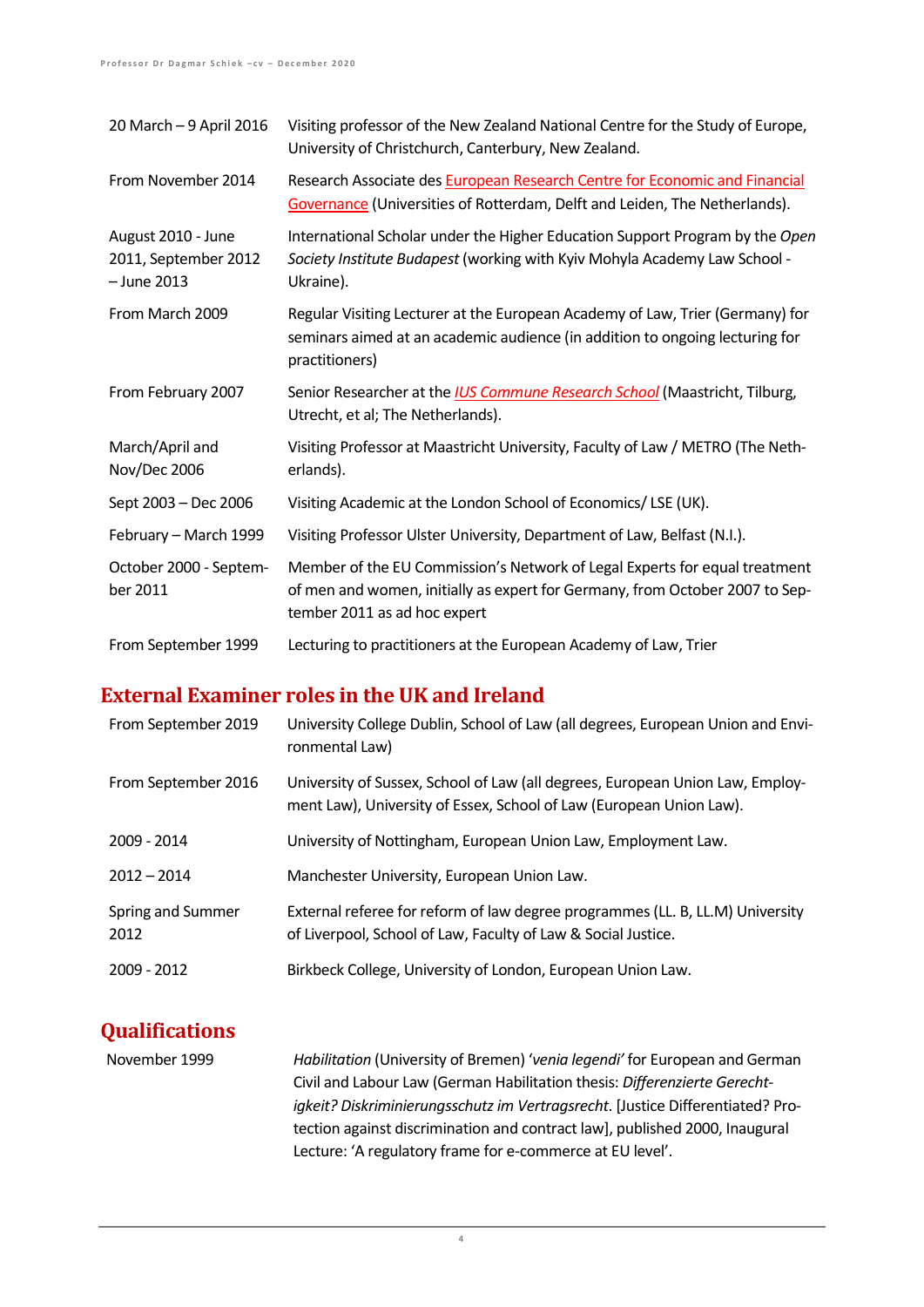| January 1996                      | Staff development in teaching skills at universities, University of Bielefeld,<br>Centre of Didactics (in Education),                                                                                                                                                                                                                                                                                       |  |
|-----------------------------------|-------------------------------------------------------------------------------------------------------------------------------------------------------------------------------------------------------------------------------------------------------------------------------------------------------------------------------------------------------------------------------------------------------------|--|
| May 1992                          | Phd. University of Hamburg (Thesis: Nachtarbeitsverbot für Arbeiterinnen -<br>Gleichberechtigung durch Deregulierung? [Prohibition of Women's Night<br>Work - Deregulation as road to equality?], published 1992 (Nomos), English<br>summary: Cardozo Women's Law Journal 1996, 309 - 429. This was awarded<br>with "summa cum laude", and the publication was funded by the "VG Wort"<br>excellence grant. |  |
| December 1988                     | State Examination in Law, Oberlandesgericht (regional court) Hamburg in De-<br>cember 1988 "with distinction" - top 5 % (based on six years academic stud-<br>ies at the University of Hamburg, involving also practical placements of alto-<br>gether 2 years, and a written and oral state examination).                                                                                                  |  |
| August 1986                       | University Degree (BA) in Journalism "with distinction" - top 10%.                                                                                                                                                                                                                                                                                                                                          |  |
| May 1981                          | "Abitur" (equivalent to 'A-level exam), Gymnasium Eversten, Oldenburg,<br>graded 1.3, 'with distinction', (3rd best student out of 177).                                                                                                                                                                                                                                                                    |  |
| <b>Education</b>                  |                                                                                                                                                                                                                                                                                                                                                                                                             |  |
| January - June 1989               | European Young Lawyers' Course, King's College London, (competitive schol-<br>arship funded by the British Council).                                                                                                                                                                                                                                                                                        |  |
| October 1981 - Decem-<br>ber 1988 | Studying Law and Journalism at the Hamburg University. In law, I specialised<br>in Labour and Social law, with a focus on European Union and Constitutional<br>aspects. In Journalism, which was an additional subject ("minor"), I finalized<br>with an exam on Habermas.                                                                                                                                  |  |
| $1968 - 1981$                     | School education Göttingen, Aachen and Oldenburg (Germany).                                                                                                                                                                                                                                                                                                                                                 |  |

### **Advisory Board Member of**

Maastricht Journal of Comparative and European Law (http://www.maastrichtjournal.eu/) "*Kritische Justiz*" (German Law Journal on Critical Legal Studies) (www.kj-online.de/) Państwo i Prawo (The State and the Law, Poland) http://www.czasopisma.wolterskluwer.pl/the-state-andthe-law

| <b>Referee for</b> | <b>Publishers</b>                 | <b>Funding bodies</b>                                       |
|--------------------|-----------------------------------|-------------------------------------------------------------|
|                    | <b>Cambridge University Press</b> | European Commission (ERC, H2020)                            |
|                    | <b>Edward Elgar</b>               | Hague Institute for the Internationalisation of Law, (HILL) |
|                    | Ashgate                           | Thyssen Foundation (Germany)                                |
|                    | Routledge                         | <b>Swiss National Science Foundation</b>                    |
|                    | <b>Oxford University Press</b>    | European Science Foundation                                 |
|                    |                                   | Leverhulme Trust                                            |
|                    |                                   | European Research Council                                   |
|                    |                                   | Economic and Social Research Council (UK)                   |
|                    |                                   | Arts and Humanities Research Council (UK)                   |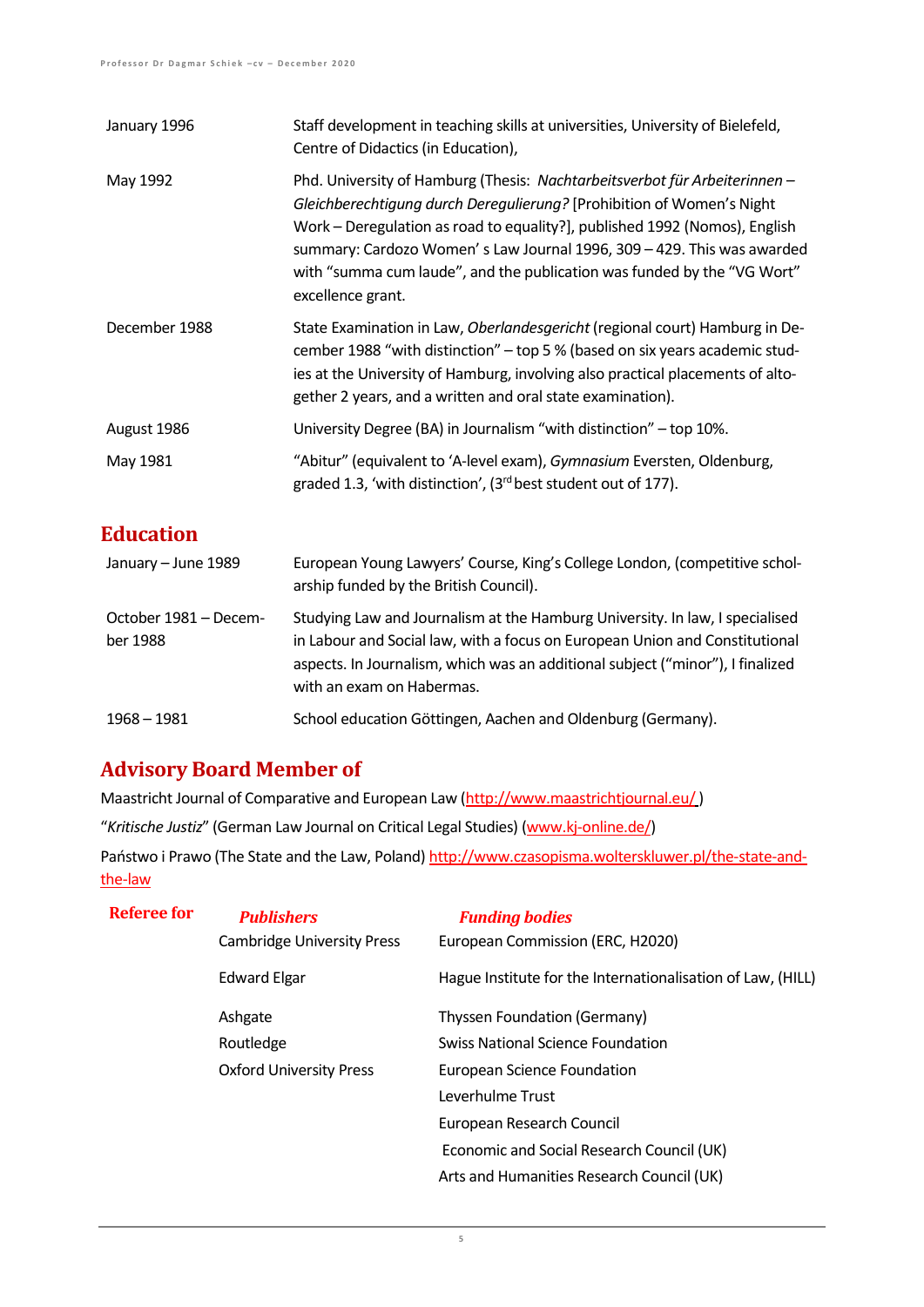## **Supervision of advanced researchers, and of research officers**

In my capacity as principal investigator for research projects, I have also acquired expertise in supervising external and international researchers. The following projects were delivered by researchers under my supervision:

- Jean Monnet Centre of Excellence Tensions at the Fringes of the European Union (TREUP, September 2015 – August 2018): this project is supported by a 45 % part time research officer whom I supervise (Dr Elena Basheska from 15/03/to 30/09 2016, from 1/10/2016 Dr Sara Clavero).
- EU Social and Labour Rights and EU Internal Market Law (September 2014 September 2016). I led this research study for the EP EMPL committee and coordinated the work of two researchers (Dr Liz Oliver, senior researcher, Dr Gabriella Alberti) and senior colleagues at Leeds University (Professor Chris Forde, Prof Andrea Wigfield, now Sheffield University) as well as contributions from an international team.
- Jean Monnet ad personam Chair funded phase (September 2011-August 2014): the organisation of a research seminar series and training series for PhD researchers was supported by two research assistants: Andrea Gideon (September 2011 – December 2013) and Michael Randall (May 2013 – August 2014) on a part time basis.
- 'Practical Impact of EU Equality Directives in Italian and UK Employment Law'- PIEDIUEL, Marie Curie Fellowship (Dr Alberto Lepore, 1 January - December 2011).
- European Economic and Social Constitutionalism after the Treaty of Lisbon (EESCATL): as the principal investigator at the leading institution for this project, I also supervised the main research officer, who coordinated the work of three universities (Stephanie Fehr from 1 January 2009 until February 2010, Andrea Gideon (LL.M) thereafter.
- 'Comparison of South Africa's Employment Equity Act and selected examples of European Equality Legislation' (Sebastian Busch, solicitor, Hamburg) – four months in 2003.
- Report on implementation of EU Equality Legislation in Germany (Irene Pappamatheaki, LL.M) three months in 2002.
- While holding a professorship at University Carl von Ossietzky Oldenburg, I supervised an employed research assistant (Victoria Chege) as well as the research officer responsible for the Hanse Law School (Dr Susanne Benöhr-Lacqueur, succeeded by Tim Schwithal), and in addition the teaching assistants Christina Bick (LLM), Dr Nina Lück and Sarah Stephan (LLM).

## **Visiting researchers (point of contact and supervisor)**

#### **Queen's University Belfast**

- Dr Petra Guasti, University of Frankfurt, Germany, January to April 2016.
- Assistant Professor Annick Masselot, University of Christchurch, Canterbury, NZ, June 2015.
- Professor Roman Petrov, Kyiv Mohyla Akademi School of Law, Ukraine, January 2015.

#### **Centre of European Law and Legal Studies at University of Leeds**

- Assistant Professor Joana Abrisketa, University of Deusto (Spain) for four weeks, October 2013 to November 2013.
- Assistant Professor Li Lei, University of Nanking for Finance & Economics (China) Sept. 2011-July 2012.
- Flavia Schiavetti, Universita Roma La Sapienza (Italy), April July 2009.
- Dr Susanne Burri, University of Utrecht (The Netherlands), 16-27 March 2009.